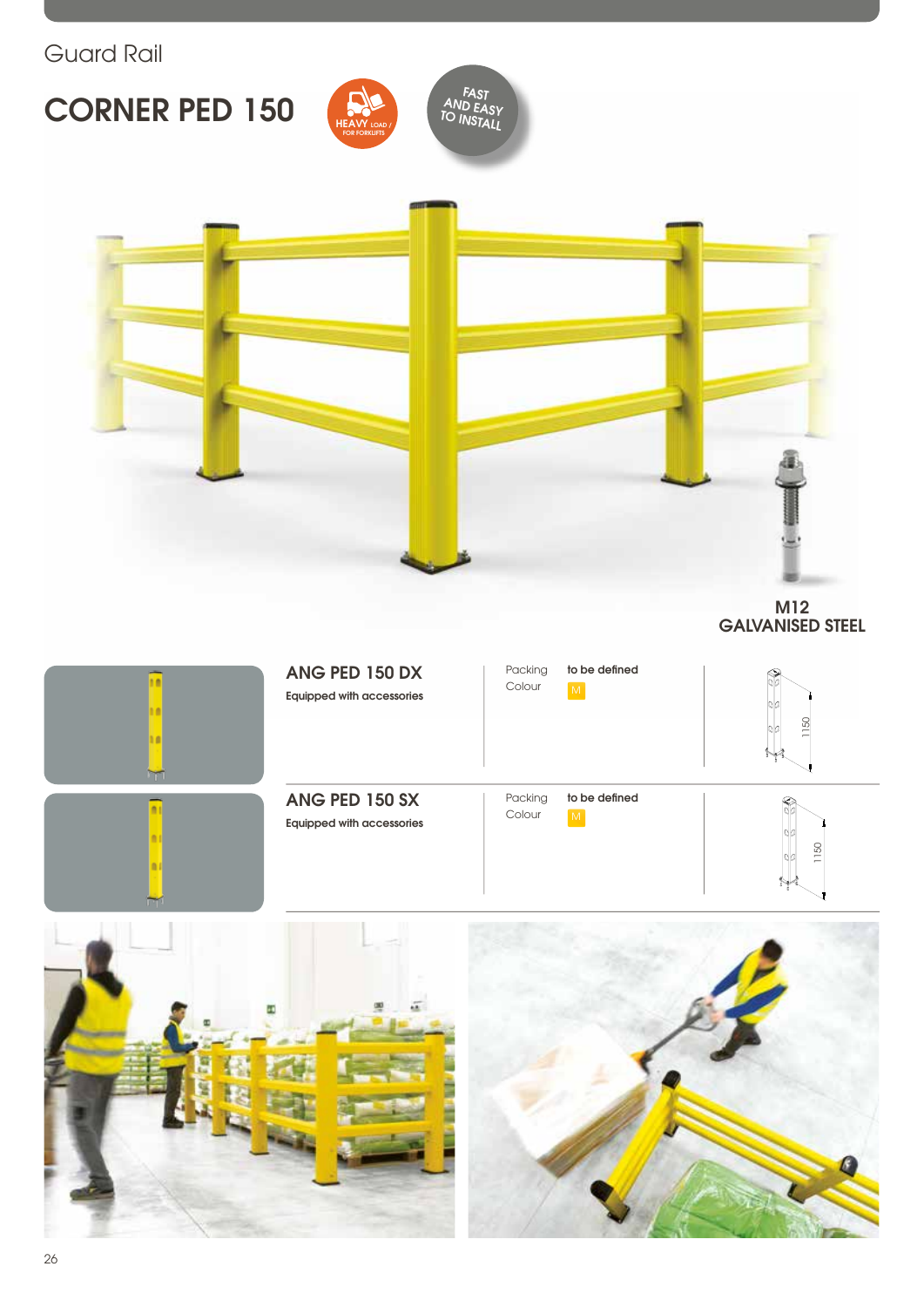## Guard Rail

# PEDESTRIAN 90 REINFORCED



FAST<br>AND EASY



M12 GALVANISED STEEL



### PED 90 REF MODULAR

Equipped with accessories





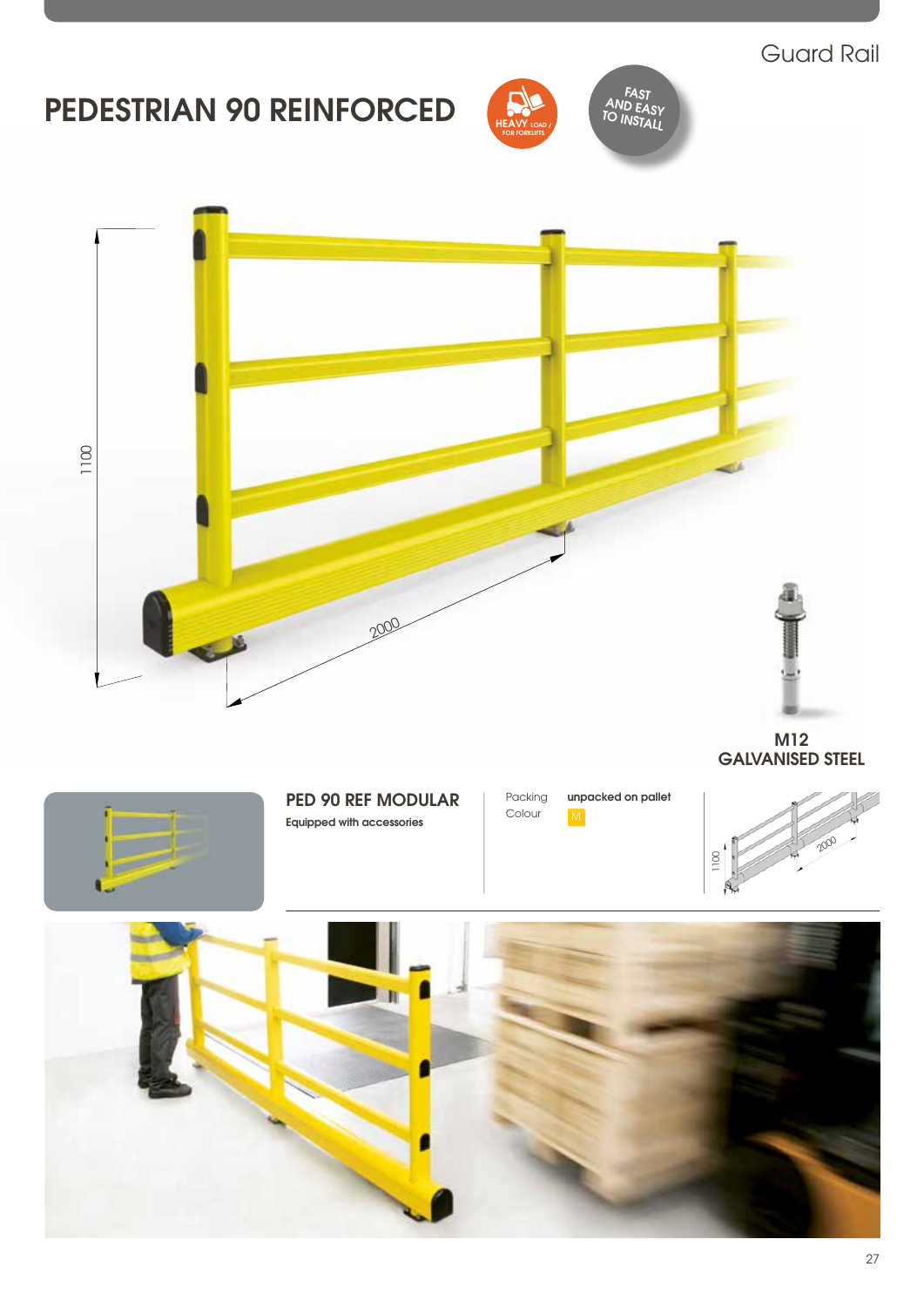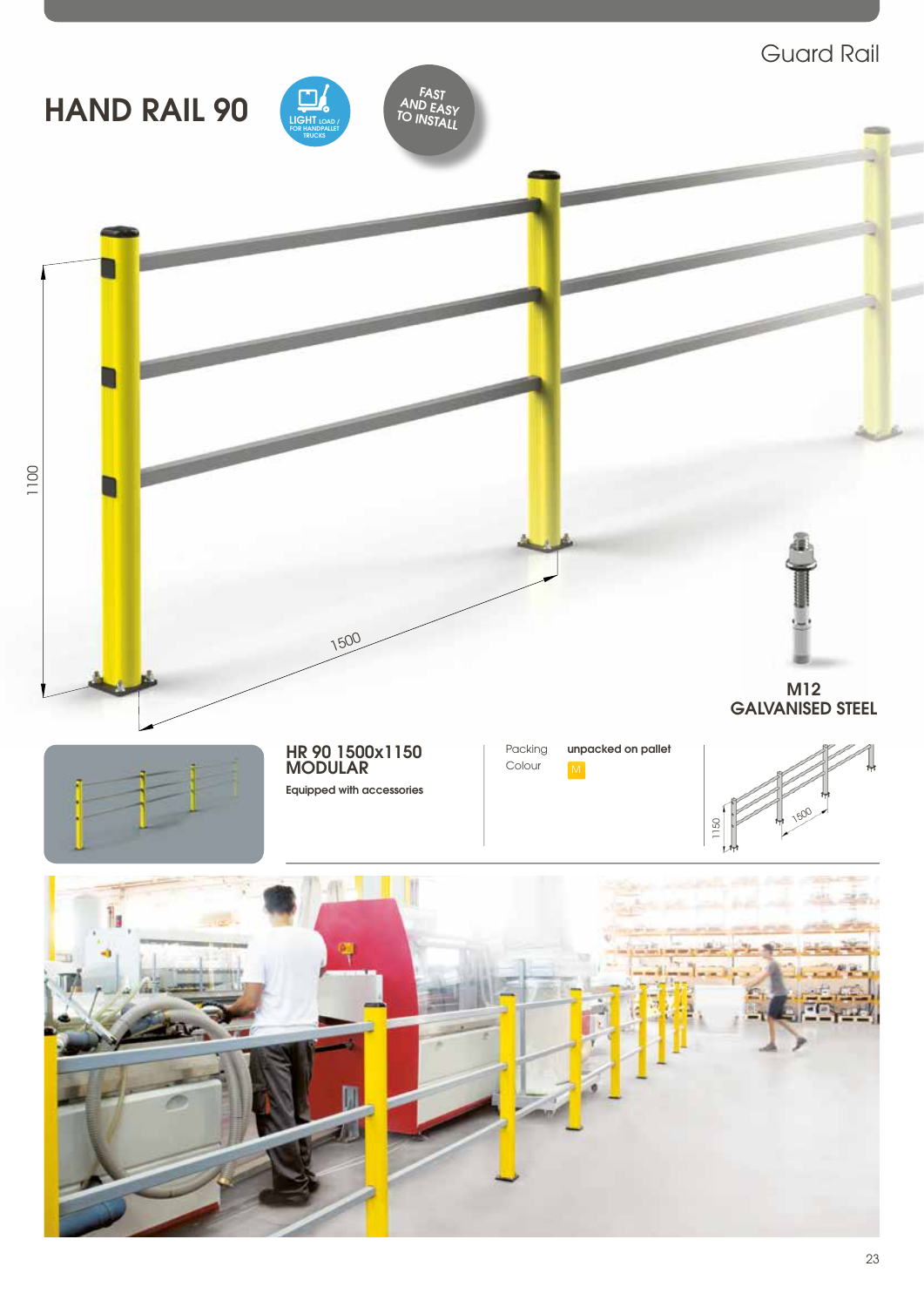